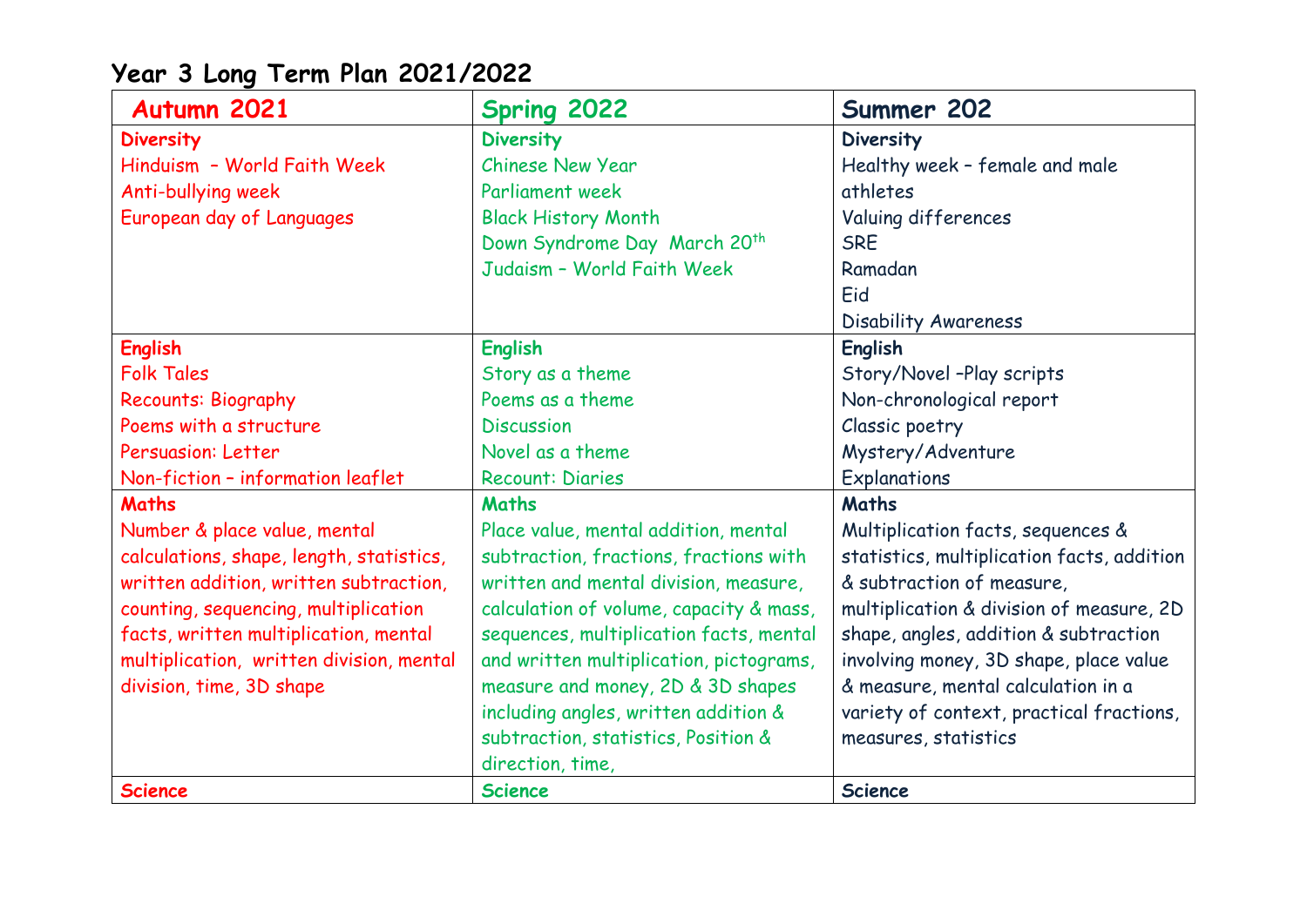| Animals including humans           | Forces & Magnets                                                                        | Plants                                                |
|------------------------------------|-----------------------------------------------------------------------------------------|-------------------------------------------------------|
|                                    | <b>Rocks</b>                                                                            | Light & Shadow                                        |
| <b>History</b>                     | <b>History</b>                                                                          | <b>History</b>                                        |
| Ancient Egypt (the achievements of | The Victorians- a study of an aspect or                                                 | Romans - The Roman Empire and its                     |
| the early civilisations)           | theme in British history that extends<br>pupils' chronological<br>knowledge beyond 1066 | impact on Britain                                     |
| Geography                          | Geography                                                                               | Geography                                             |
| Use maps, atlases, globes and      | Use fieldwork to observe, measure,                                                      | Locate world's countries, using maps to               |
| digital/computer mapping to locate | record and present the human and                                                        | focus on Europe (including the location               |
| countries and describe features    | physical features in the local area                                                     | of Russia) and North and South                        |
| studied                            | using a range of methods including                                                      | America concentrating on their                        |
|                                    | sketch maps, plans, graphs and digital                                                  | environmental regions, key physical and               |
|                                    | technologies                                                                            | human characteristics, countries and<br>major cities. |
| <b>Design and Technology</b>       | <b>Design and Technology</b>                                                            | Design and Technology                                 |
| Egyptian                           | <b>Victorians</b>                                                                       | Romans                                                |
| Jewellery/costume (headdress)      | Understand seasonal, and know where                                                     | Catapult                                              |
| Use research and develop design    | and how a variety of ingredients are                                                    | Understand and use mechanical                         |
| criteria to inform the design of   | grown, reared, caught and processed.                                                    | systems in their producers (for                       |
| innovative, functional, appealing  |                                                                                         | example, gears, pulleys, cams, levers                 |
| products that are fit for purpose, |                                                                                         | and linkages.                                         |
| aimed at particular individuals or |                                                                                         |                                                       |
| groups                             |                                                                                         |                                                       |
|                                    |                                                                                         |                                                       |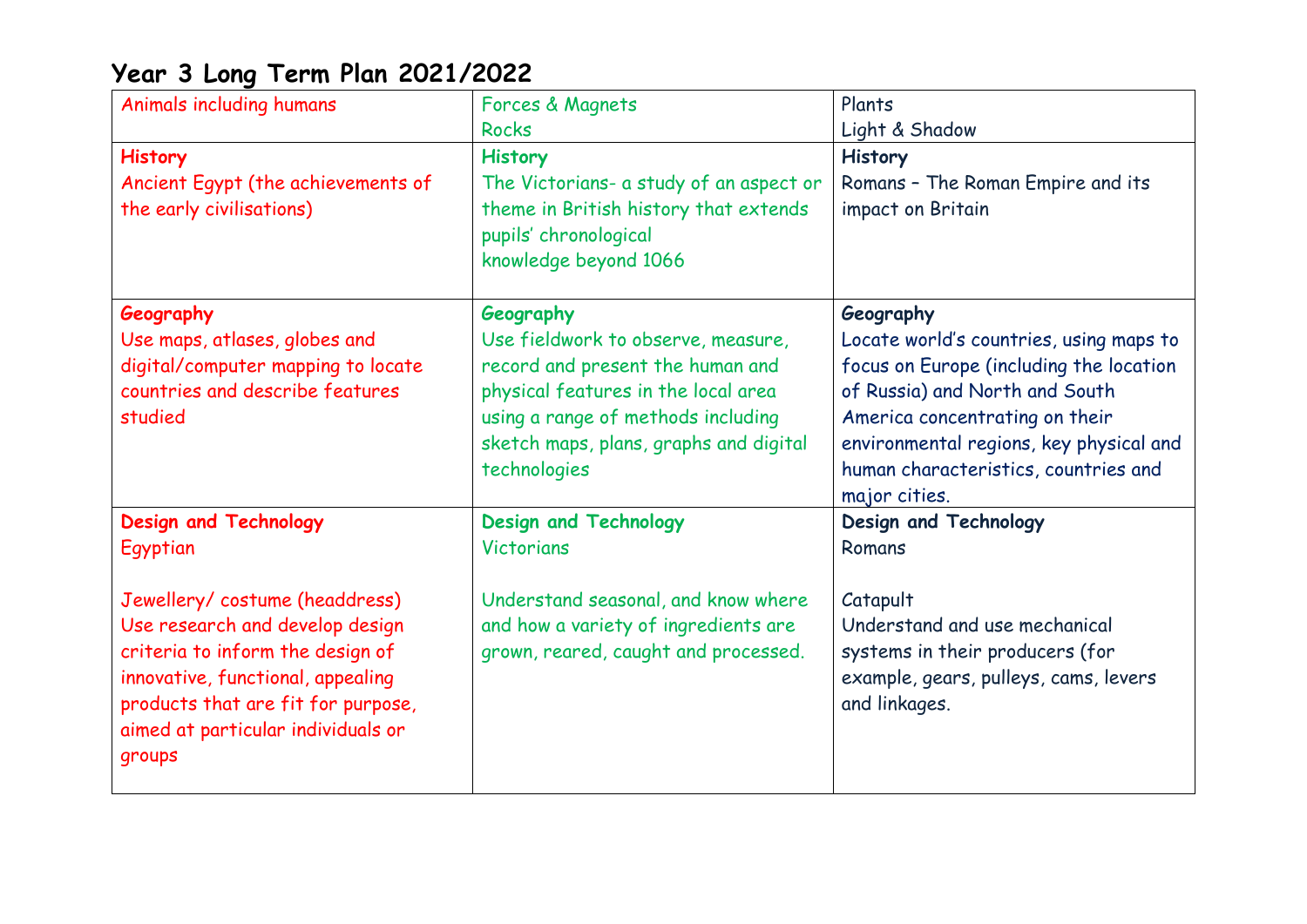| Art and Design                           | Art and Design                          | Art and Design                            |
|------------------------------------------|-----------------------------------------|-------------------------------------------|
| Ancient Egypt- the achievements of       | The Victorians- a study of an aspect or | The Romans-the Roman Empire and its       |
| early civilisations                      | theme in British history that extends   | impact on Britain                         |
|                                          | pupils' chronological                   |                                           |
| To improve their mastery of art and      | knowledge beyond 1066                   | To know about great artists, architects   |
| design techniques, including drawing,    |                                         | and designers in history                  |
| painting and sculpture with a range of   | To know about great artists,            |                                           |
| materials (for example, pencil,          | architects and designers in history     |                                           |
| charcoal, paint, clay)                   |                                         |                                           |
|                                          |                                         |                                           |
| <b>RE</b>                                | <b>RE</b>                               | <b>RE</b>                                 |
| Domestic Church                          | Judaism (world Faith Week)              | Choices                                   |
| World Faith - Hinduism                   | Reconciliation                          | Pentecost                                 |
| <b>Baptism</b>                           | Lent                                    | Eucharist                                 |
| Advent                                   | Catholic Social teaching 6              | Catholic Social Teaching 5 & 4            |
| <b>PE</b>                                | <b>PE</b>                               | <b>PE</b>                                 |
| <b>Invasion games</b>                    | Dance & Gymnastics                      | <b>Skiing</b>                             |
| Use running, jumping, throwing and       | Perform dances using a range of         | Take part in outdoor and adventurous      |
| catching in isolation and in combination | movement patterns                       | activity challenges both individually and |
|                                          |                                         | within a team                             |
| <b>PSHE</b>                              | <b>PSHE</b>                             | <b>PSHE</b>                               |
| Living in the wider world                | <b>Health and Wellbeing</b>             | Healthy lifestyle                         |
| Taking Care of the Environment           | <b>Keeping Safe</b>                     | Health and wellbeing                      |
| (L7, L15)                                | <b>Valuing Differences</b>              | <b>SRE</b>                                |
| Anti-bullying week                       |                                         |                                           |
| <b>Parliament week</b>                   |                                         |                                           |
| Computing                                | <b>Computing</b>                        | Computing                                 |
| Programming                              | Multimedia                              |                                           |